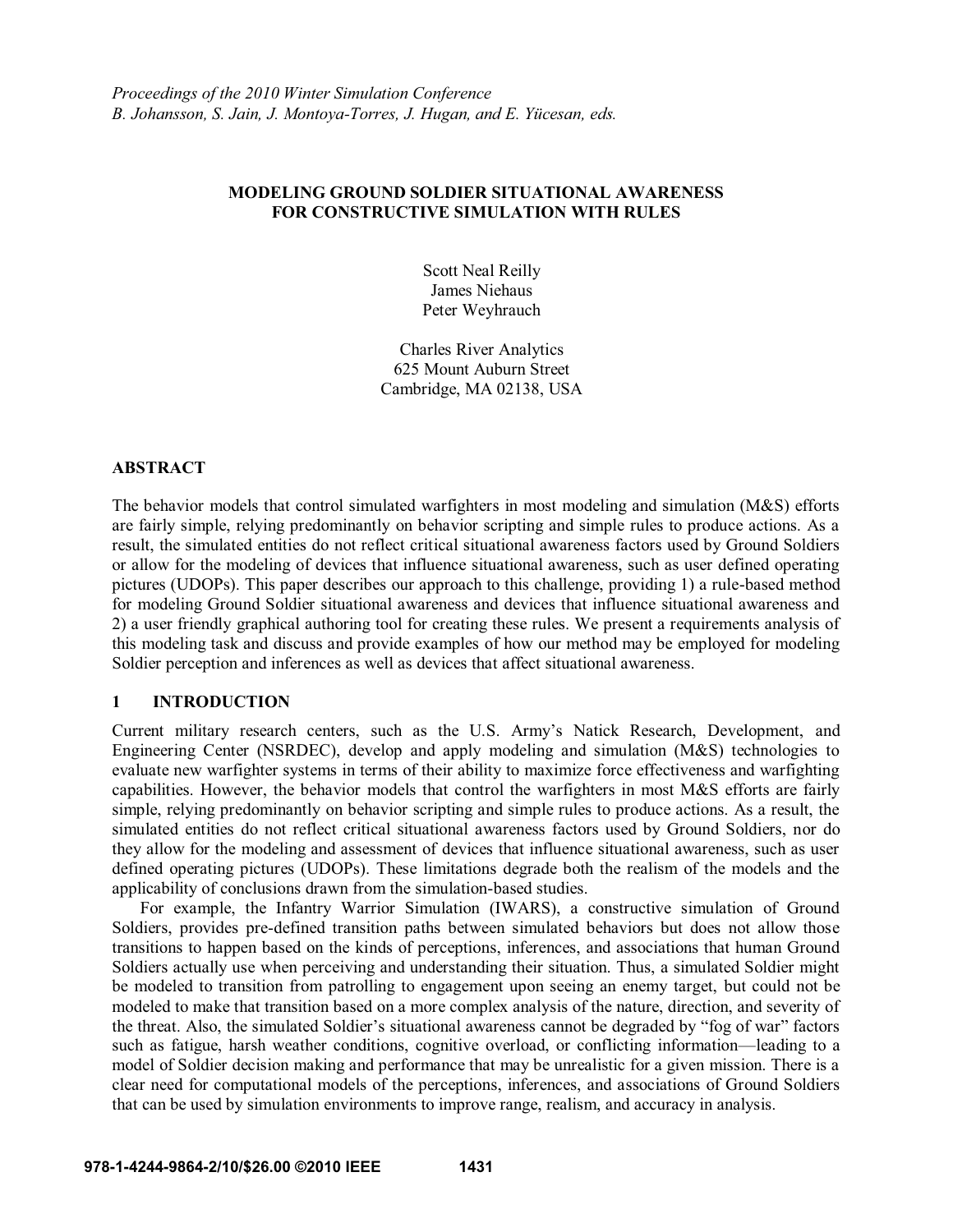This paper describes our approach to this challenge, named Graphical Authoring Tool for Inference Rules (GATIR). GATIR provides 1) a rule-based method for modeling Ground Soldier situational awareness and tools that affect situational awareness and 2) a user friendly graphical authoring tool for creating rules for Ground Soldier perception, inference, and association and devices that influence situational awareness.

The rest of this paper is organized as follows. Section 2 presents our requirements analysis. Section 3 presents related work in situational awareness and perception, inference, and association modeling. Section 4 presents our rule-based approach to meeting the requirements, given the successes of previous systems. Under this approach, Section 4.1 discusses the Rete rule representation, Section 4.2 presents the process flow, Section 4.3 discusses rule-based modeling for perception, inference, and association, Section 4.4 discusses rule-based modeling for situational awareness devices, and Section 4.5 presents the accompanying graphical authoring tool. Section 5 presents conclusions.

## **2 REQUIREMENTS**

Our first task was to analyze the task domain to identify modeling requirements. The goal of this analysis was to determine what features of the modeling infrastructure are needed to best support modeling of situational awareness and devices that influence situational awareness. First, we analyzed a number of military behavior sets to understand the kinds of perception, inference, and association skills that are needed to successfully execute them. We analyzed the following behaviors (Sutherland 2006): lift and shift base of fire, SPOT/SALUTE reporting, reporting commander's critical information requirements (CCIRs), call for fire, reacting to a near ambush, evaluating threats, passing information through a unit, and target assessment. The complete analysis of these behavior sets is available (Neal Reilly and Harper 2006), but the results of the analysis are reflected in the list of requirements below.

 Second, manuals describing how Ground Soldiers are supposed to make decisions and act were consulted, as well as two projects that have attempted to understand how they actually do make decisions and act in simulated combat situations. There are multiple generally accepted views of situational awareness—such as Endsley's multi-stage model (Endsley et al. 2000), Boyd's OODA loop (Boyd 1987), and Miller and Shattuck's Dynamic Model of Situated Cognition (Miller and Shattuck 2004). Our modeling technique does not presuppose any one of these, but provides a general framework in which these views might be implemented. The manuals we analyzed include the *Army Field Manual (FM) 7-8: Infantry Rifle Platoon and Squad* (Department of the Army 1992), the *Marine Corps Warfighting Publication 3-35.3: Military Operations on Urbanized Terrain (MOUT)* (Department of the Navy 2006), and the *Army Field Manual (FM) 3-06: Urban Operations* (Department of the Army 2003). We also analyzed the results of the *Urban Canyon Street Fight and BLUFOR in Defense Data Collection Effort*, a live simulation at the McKenna MOUT village at Fort Benning, GA (Woods, Statkus, and Salvi 2006), and a knowledge-elicitation effort involving Ground Soldiers engaged in a close quarters combat room clearing operation (Greenwald 2002).

 Third, we incorporated the kinds of perception, inference, and association skills supported by existing modeling tools as discussed in Section 3, including SAMPLE (Harper et al. 2000), Soar (Laird 1987), Jess (Friedman-Hill 2006b), Clips (Giarratano 1998), OPS5 (Forgy 1981), Hap (Loyall and Bates 1993), RAL (Forgy 1994), and Gertie (Loyall et al. 2004). Fourth, we reviewed current UDOP and information display technology to determine what sorts of processing is needed to model a device that is being used to support Ground Soldier situational awareness (SA). The final result of this analysis was a set of functional and design requirements that the perception, inference, and association modeling system should meet, described below.

 **Constant constraints.** Constant constraints are tests of variables against constant values using one of the basic comparison types  $(=\leq,\leq,\leq,\leq)$ . For instance, when making an inference about the current effectiveness of opposing forces in a *Lift and Shift Base of Fire* behavior, the casualties are compared to 66% as an indication that opposing forces have suffered sufficient losses to continue moving.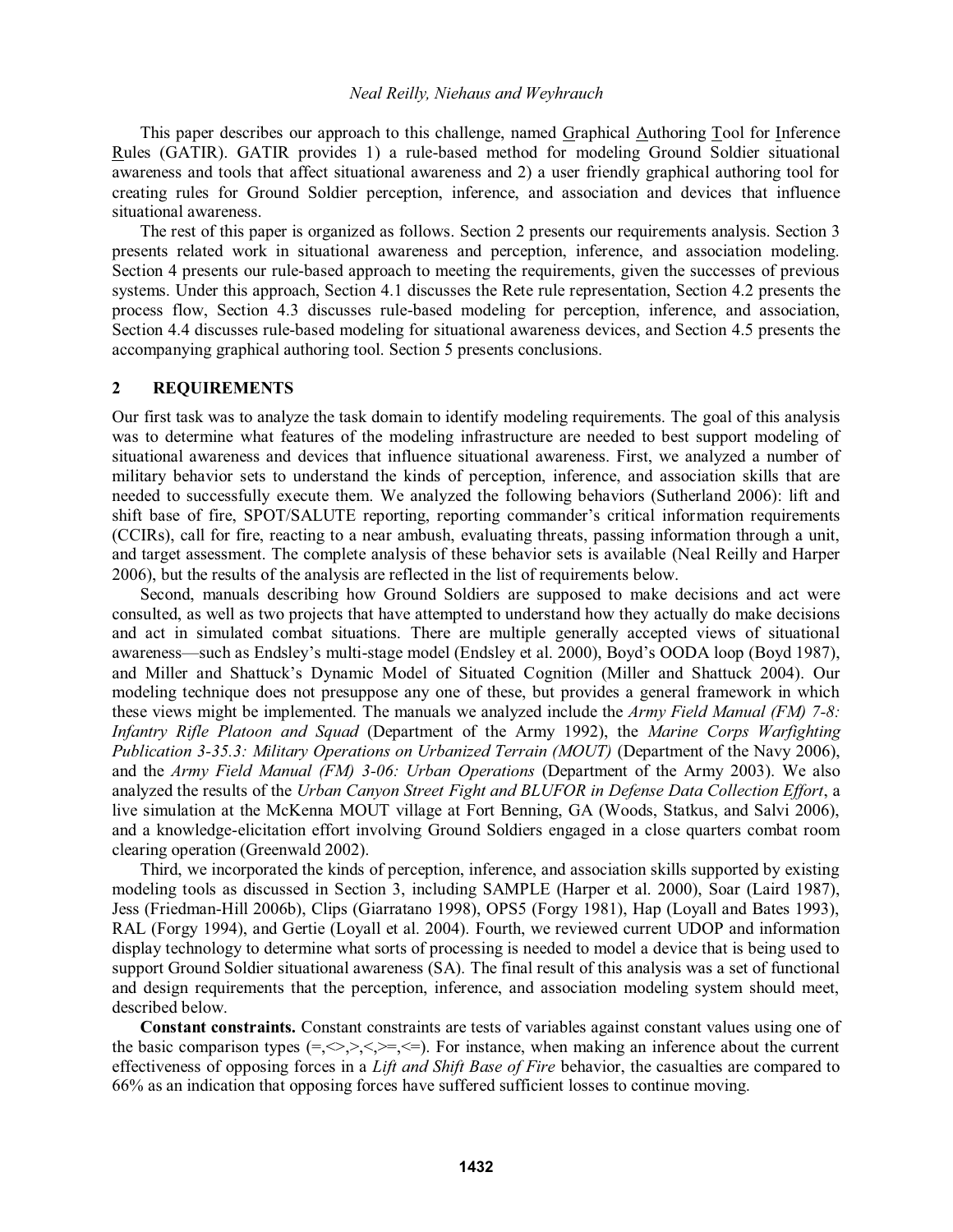**Structured data.** Perception, inference, and association skills do not often process single, isolated pieces of data, but structured records of data elements, including pointers among structured data records. For instance, the *Threat Value Determination* behavior set requires evaluating whether the Soldier being modeled is within range of a target's weapon. This requires a representation of a target, including whether the target is already incapacitated, the location and orientation of the target, and the target's weapon. The weapon may, in turn, represent the type of the weapon and where it is being aimed. These two structured data elements are used together to make inferences about the threat posed by this target.

 **Multiple basic types, new types, and enumerated types.** The elements of the environment that are being reasoned about when using perception, inference, and association skills will be most readily represented by a variety of data types (e.g., distances as real-valued numbers, names as strings). The perception, inference, and association models that process these elements of the environment need to be capable of working with a variety of basic data types. In addition, some types are best represented as enumerated data. For instance, the types of weapons that can be reasoned about probably constitute a set of pre-defined (but extensible) types (e.g., AK47, M4). Finally, users will need to be able to create their own types of data. While the simulator will provide concrete sense data about target locations and weapon types, it will not have any built-in data types that correspond to higher-level, inferred entities, such as beliefs and threat assessments. Users must be able to create new enumerated data types and new structured data types.

 **Cross-condition constraints.** Cross-condition constraints represent comparisons across multiple data structures. For instance, in the *Call for Fire* behavior set, one element of the inference about whether to call for fire or not is a comparison of the size of the target group as compared to the size of the friendly forces group. This requires that the size of the target group be compared not to a constant value (as a *constant condition* would) but to a changeable value in a field of the record representing the friendly group. Each of the objects being analyzed (the friendly and opposing groups) constitute conditions that must be satisfied for the inference to occur (i.e., is there an opposing group *and* is there a friendly group). This test of values associated with these two groups is, therefore, called a *cross-condition* constraint.

 **Conjuncts, disjuncts, and negation.** In cross-condition constraints, we have already seen the usefulness of conjoining multiple tests of conditions that must be true for a perception, inference, and association skill to be applied. Disjuncts and negation are similarly powerful. Negation allows for the expression of *not*. For instance, in the *SPOT/SALUTE Report* behavior set, a detected entity is inferred to be a *newly encountered threat* if it is *not* co-located with any of the targets already on the target list. Disjuncts allow for the expression of *or*. For instance, in the *Lift and Shift Base of Fire* behavior set, the inference that it is time to *lift and shift* can occur when the assault force has reached a specific location *or* the assault force is within 75m of the area target. (Note that while *or* is not logically necessary, as it can be expressed through combinations of *and* and *not* or through the writing of multiple rules, it will make writing rules that correspond to human perception, inference, and association skills more natural and straightforward.) Conjuncts, disjuncts, and negation are generally considered extremely useful and powerful in the creation of inference systems, and are supported by all of the inference modeling systems we evaluated.

 **Temporal reasoning.** Some inferences are not made about particular, instantaneous states of the environment, but are made about patterns of temporal events. Recognizing the tactic being employed by an opposing force will typically not be possible by analyzing a static snapshot of the environment, but will rather be possible only by watching the sequence of actions performed over time. Similarly, in the *Call for Fire* behavior set, time is used as an indicator that sufficient potential targets have been revealed and that a *call for fire* can proceed.

 **Complex functional relationships.** Sometimes the test for when a perception, inference, and association skill should be applied is not a simple comparison of two values as is provided by *constant constraints* and *cross-condition constraints*. For instance, in an earlier example we described how a *lift and shift base of fire* should occur when the assault force is within 75m of the target area. Computing distance, however, while not especially complicated, is not a basic test. In this case, we want to know if: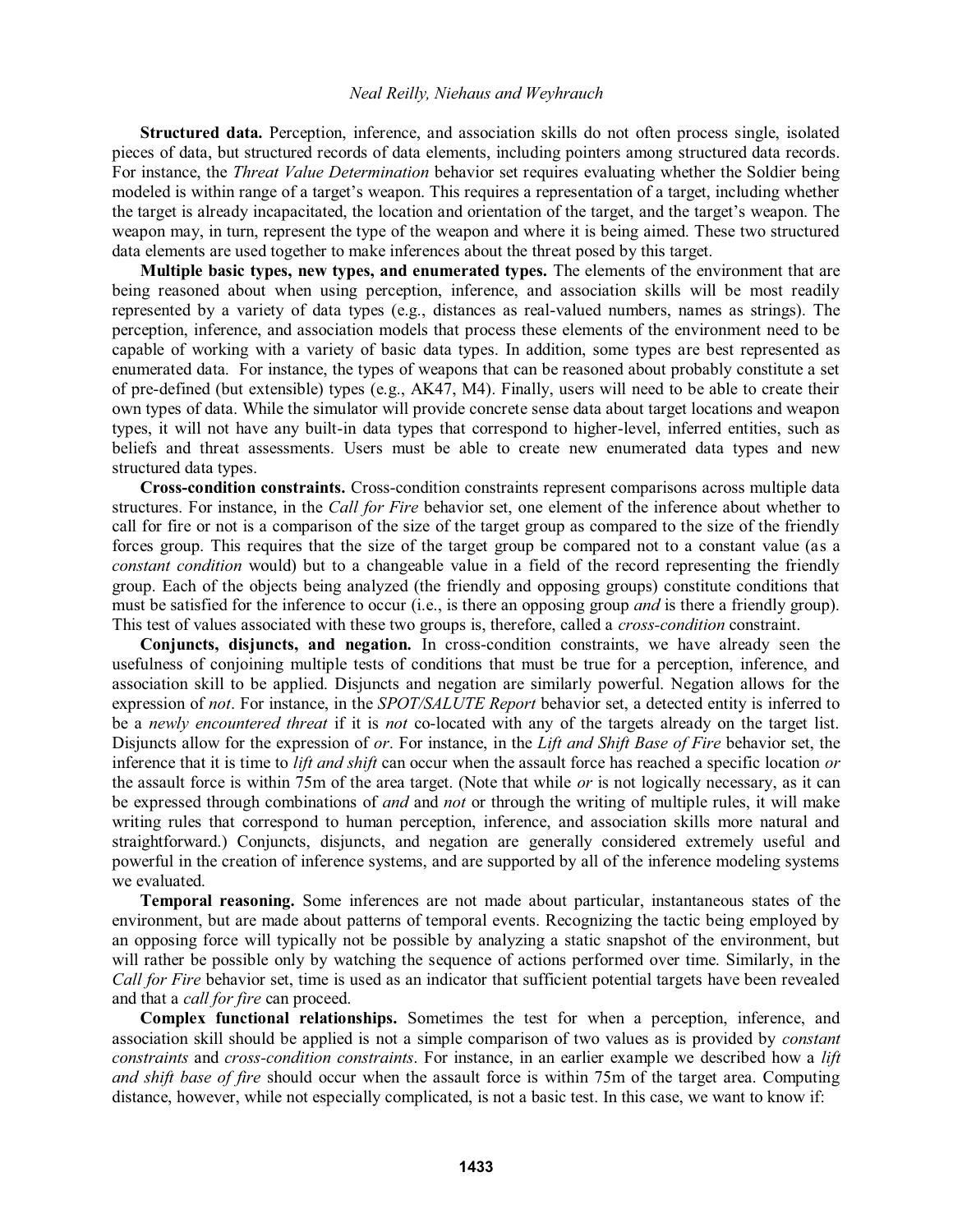$(\text{blufor}_x - \text{target}_x) * (\text{blufor}_x - \text{target}_x) + (\text{blufor}_y - \text{target}_y) * (\text{blufor}_y - \text{target}_y) < 75$ . Similar functional relationships will also be needed to model various perceptual skills, such as sound localization (Scharine and Letowski 2005). The perception, inference, and association modeling system will need to provide support for this kind of complexity, including the comparison of multiple variable values and the combination of those values with a variety of functions.

 **Representation of confidence and probabilistic knowledge.** Sometimes the knowledge or perceptual data that is used by perception, inference, and association models is not reliable. Furthermore, sometimes the perception, inference, and association processes themselves are known to be good rules of thumb but are not perfectly accurate. For instance, if a Soldier sees a figure through some smoke that looks like an enemy (certainty=0.6) on a building roof and the soldier believes that enemies on roofs tend to be snipers (certainty=0.9), he might infer that he saw an enemy sniper (confidence=0.54). Given the uncertainty, however, he does not want to engage (in case it is not an enemy) and he does not want to expose himself (in case it is), so he might choose to take cover until the smoke clears.

**Priority.** Sometimes, despite multiple possible conclusions or assessments, one assessment is preferable. For example, if an unknown person can be identified as either a non-combatant or a possible enemy, then it may be preferable to identify the person as a possible enemy and exercise caution in approaching them. Similarly, a UDOP will sometimes want to present some information with a higher priority (such as by making it larger or brighter or bolder) to ensure it is seen first, and the models will need to support this form of reasoning.

**Modality.** Situational awareness and devices that support situational awareness often use multiple sensory modalities. For example, a UDOP can present information either visually or aurally. We need to support these channels of information both at the UDOP model level and at the Soldier perception level.

**Scalability.** An issue that can easily undermine a perception, inference, and association modeling system, especially one that provides the sort of expressive power laid out by the previous functional requirements, is that of efficiency. The modeling technology must take efficiency as a serious design constraint in order to enable sufficient scalability.

 **Ease of use.** Somewhat at odds with the desire to provide an extremely rich and powerful perception, inference, and association representation scheme is the requirement that the perception, inference, and association modeling system be easy to use and understand. If the final result is extremely flexible and powerful but so unwieldy as to be difficult to use, the actual modeling advances provided will be minimal. Modelers have modeling expertise, but they should not be required to have expertise in the managing and execution of the implementation technology.

## **3 RELATED WORK**

This section examines how current and past systems meet the requirements of Section 2.

## **3.1 Perception, Inference, and Association Modeling and Simulation**

Inference-modeling systems have been around for many years. Early expert systems, such as MYCIN (Shortliffe 1976), have employed hand-encoded rule sets to draw conclusions about constrained domains. In the case of MYCIN, given patient medical information, the system can make a recommendation for antimicrobial therapy and present the rules it used to make the recommendation to the user. Due to this purpose, the rules that create these inferences are not constructed to imitate the cognition of the experts, but to produce the most correct answer to the query.

 Since these early expert systems, a number of general-purpose rule-based computer languages have arisen, including as Jess (Friedman-Hill 2006b), OPS5 (Forgy 1981), Clips (Giarratano 1998), and the Rule Algorithmic Language (RAL) (Forgy 1994). Due to their availability and maturity, many of these systems have been used in artificial intelligence applications to encode the perception, inference, and decision logic of simulated agents. However, simply employing a rule-based language does not enable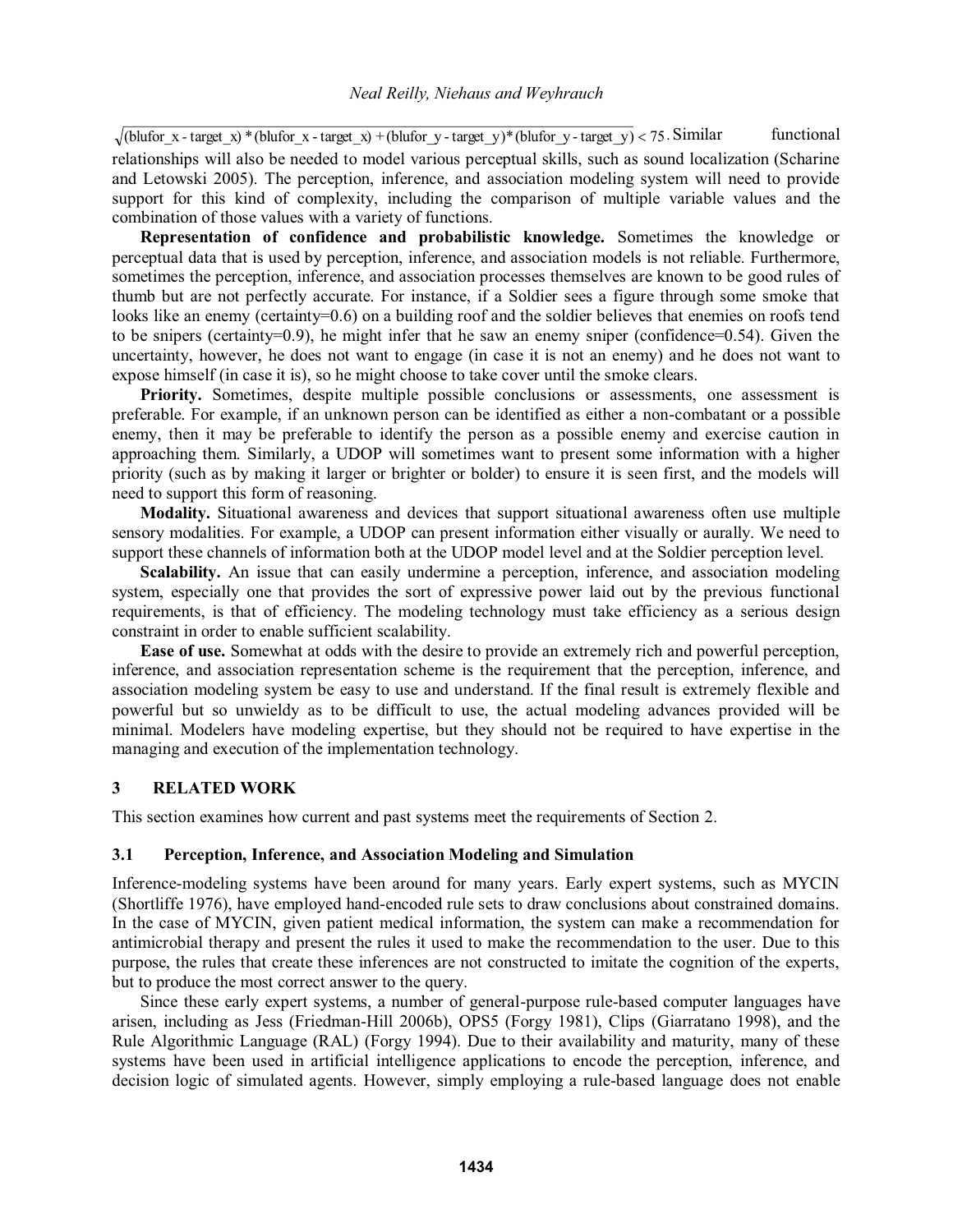modelers to effectively capture the relevant domain logic. We present in this paper a method for using these rule-based languages to model Ground Soldier situational awareness.

Modern human-behavior modeling architectures—such as SAMPLE (Harper et al. 2000), Soar (Laird 1996), and ACT-R (Lovett, Redar, and Lebiere 1999)—have also been used to model military decision making. While these architectures may be effective in the hands of a trained expert, modelers may be unfamiliar with the formalism or modeling methods and either unable to express their model such that it functions as expected within the architecture or unable to take advantage of the key features of such an architecture. Our approach aims to be understandable and easy to use by technical modelers with no other specific training.

# **3.2 Rule Engines**

Executing rules based on the agent's sensory inputs, perceptions, and knowledge can be a costly process, but a number of optimized algorithms have been designed to make it feasible to create large knowledge bases and rulebases with acceptable computational costs. The best-known of these algorithms include Rete (Forgy 1982), Treat (Miranker 1990), Match Box (Perlin and Debaud 1989), and TREE (Bouaud 1993). Of the four, Rete provides the best combination of scalability to large systems and expressiveness of data structures it can work with (Doorenbos 1995). It is likely for this reason that Rete is the most commonly used, including being the matching component for Soar, Jess, Clips, OPS5, RAL, Hap, and Gertie. The Rete algorithm constructs an efficient directed acyclic graph to represent dependencies between working memory elements and rule preconditions and reasons over this graph when new information is processed. A complete description of the Rete algorithm is beyond the scope of the current paper (see Forgy 1982).

## **3.3 Interfaces for Rule-Based Systems**

Because building complex rule-based systems is not a simple task, there have been a number of efforts to simplify the inference-rule creation process, through tools such as Herbal (Cohen, Ritter, and Haynes 2005), Visual Soar ( 2002), JessTab (a Jess plugin for the Protégé ontology-development tool) (Eriksson 2004), and the Jess plugin for Eclipse (a general-purpose, integrated development environment) (Friedman-Hill 2006a). All of these systems, however, are focused on making it simpler to create textbased inference rules, which still leaves them as being difficult to use by those who are not experts in rule-based systems, such as typical subject matter experts and even many traditional software engineers. None attempt to use drop-down menus and drag-and-drop functionality as a means of making the inference-rule development process simpler and less error-prone.

# **4 METHOD FOR RULE BASED MODELING OF GROUND SOLDIER PERCEPTIONS, INFERENCES, AND ASSOCIATIONS**

Based upon the previous success of rule-based approaches, described in Section 3, in meeting the requirements presented in Section 2, we employ rule-based computing as our modeling paradigm. Because of its expressiveness, its efficiency, and its strong track record, we propose that RETE is a suitable choice for the proposed inference-rule-based perception, inference, and association modeling system. We show how this modeling technique can be applied to simulate Soldier perceptions, inferences, and associations (in Section 4.3) as well as to support design and development of situational awareness devices such as user defined operating pictures (UDOPs) (in Section 4.4). In addition to the rule engine and rule representation, the system features a graphical user interface to address ease of use, a phased rule engine to ease model construction, and a lightweight integration method for constructive simulation environments to hasten integration tasks.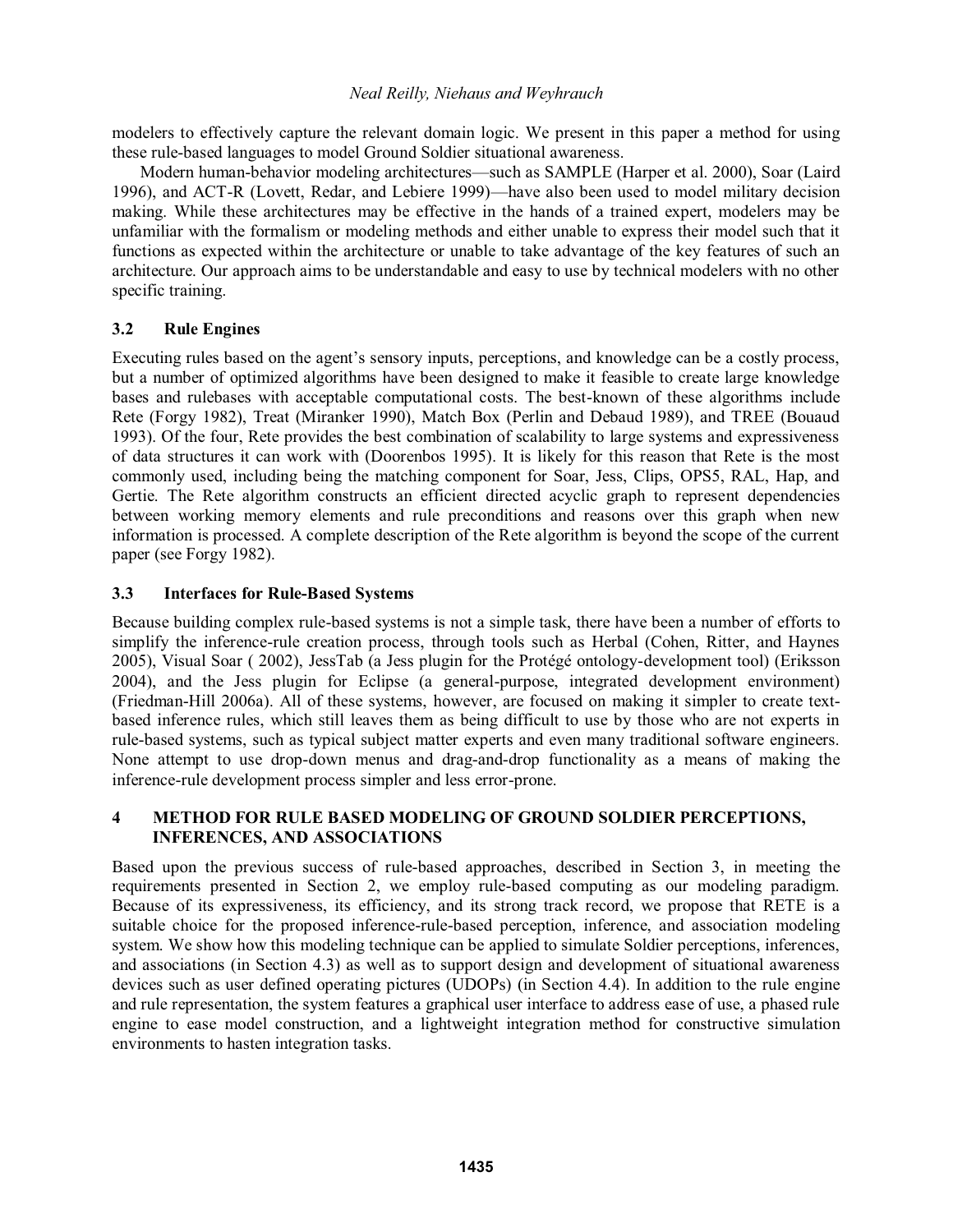# **4.1 Rete Rule Representation**

Forward-chaining inference rules (also known as production rules) have left-hand side, a *precondition* or *antecedent,* and a right-hand side, also known as the *action, consequent, result,* or *effect*. The rules may *fire* whenever the conditions specified on the left-hand side are met and the result of the rule firing is specified by the right-hand side. The right-hand side can result in any of a number of actions, including external actions and internal changes to the simulated agent's knowledge base. The rules are typically annotated with a *priority* that indicates the order in which rules should fire if multiple antecedents are simultaneously true. Figure 1 shows two example Rete rules in the Jess syntax (Friedman-Hill 2006b). The preconditions occur before the  $\cong$  >" symbol, and the effects occur afterwards.

 Rete-based systems provide all of the functionality described in Section 2, with the exception of *ease of use* and explicit support for *temporal reasoning*. Significantly more detail on the Rete algorithm and the various optimizations can be found in Forgy (1982) and Doorenbos (1995). Preconditions of rules can check for *constant constraints* in *structured data* containing *multiple basic types, new types, and enumerated types.* Preconditions in Rete also allow for *cross-condition constraints* to compare between data structures, *complex functional relationships,* and *conjuncts and negation*. *Disjuncts* are achieved by the implicit "or" between rules. Temporal reasoning and *representation of confidence and probabilistic knowledge* can be achieved through representation within the structured data. *Scalability* is a central feature of the Rete algorithm, as Rete is an optimization over earlier production systems (Forgy 1982). We address ease of use through the development of a graphical development tool, which is described in Section 4.5. We discuss implicit support for temporal reasoning and related future work in Section 5.

```
(defrule VulnerabilityThreatDetermination-OrientedTowardsMe 
     (declare (salience 10)) 
     ?v <- (VulnerabilityThreatDetermination (computed FALSE)) 
     (Agent (force RED) (orientedTowardsMe TRUE) (confidence ?conf)) 
    \Rightarrow (modify ?v (value 0.4) (computed TRUE) (confidence (* 0.5 ?conf)))) 
(defrule OverallThreatDetermination 
     (VulnerabilityThreatDetermination (computed TRUE) (value ?vt) 
                                         (confidence ?c_vt)) 
     (ClosingRateThreatDetermination (computed TRUE) (value ?crt) 
                                       (confidence ?c_crt)) 
     ?ot <- (OverallThreatValueDetermination (computed FALSE))
    \Rightarrow (modify ?ot (computed TRUE) 
                 (value (max 0.0 
                              (\min 1.0 (-1.0 (+ 1.0 ?vt) (-1.0 ?crt)))) (confidence (min ?c_vt ?c_crt))))
```
Figure 1: Jess rules representing a portion of a threat determination inference model

# **4.2 Process Flow**

Figure 2 shows the process flow for the integration of the Graphical Authoring Tool for Inference Rules (GATIR) perception, inference, and association with a simulation environment. Section 4.4 describes this process with the addition of a UDOP device model; for presentation purposes, we handle the simpler case first. As described in Section 1, the purpose of GATIR is to augment current Ground Soldier simulations with perception, inference, and association capabilities. These simulation environments often contain decision or action scripts that define how the simulated Ground Soldiers will behave given a set of concrete criteria. However, these simulation environments lack advanced techniques for transforming the ground truth—the exact values of complete information such as locations, headings, and types of equipment—of the simulation into a situational awareness for each Ground Soldier. GATIR performs this task by integrating with the simulation environment and processing the ground truth through perception, inference, and association rules.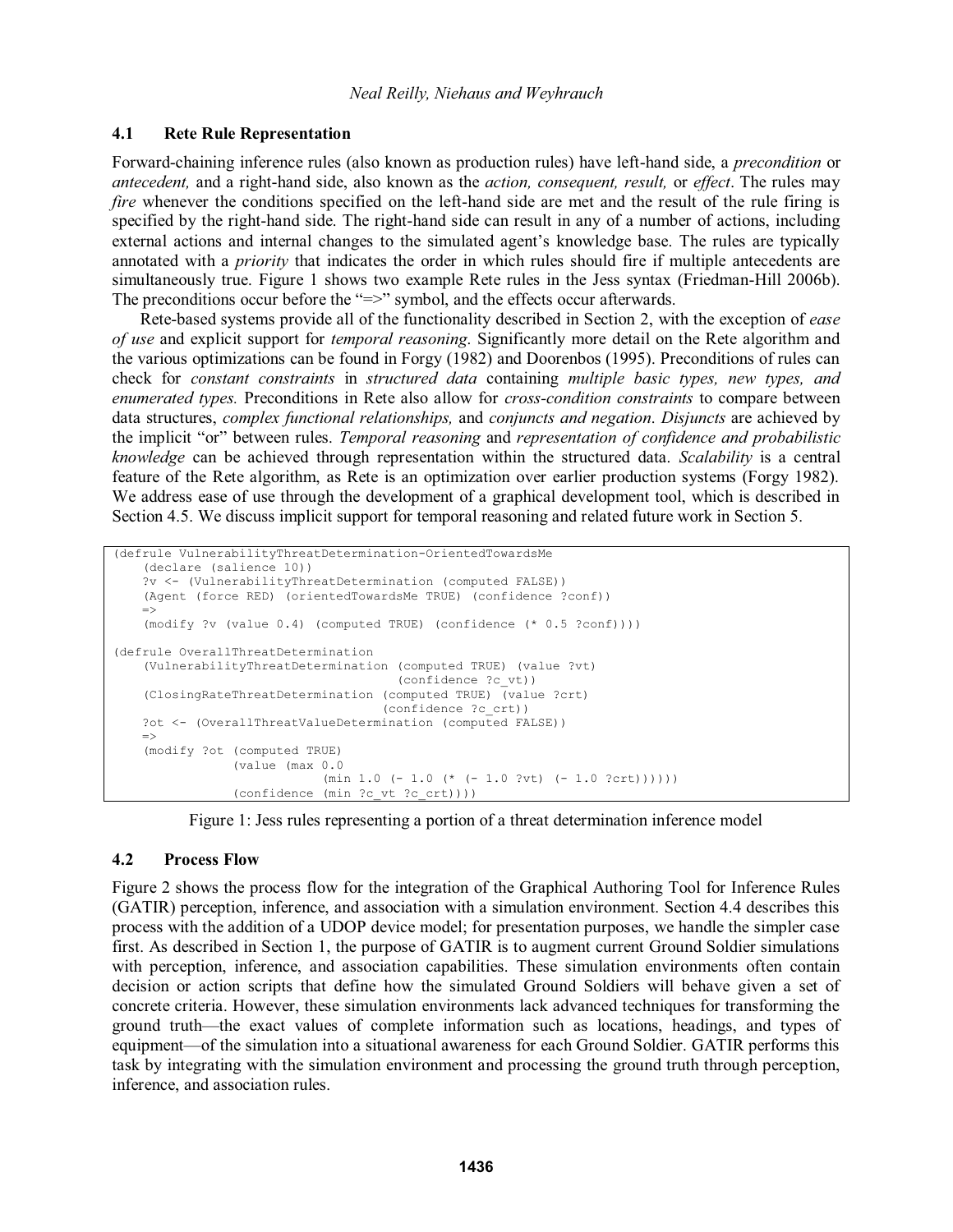At each simulation event, the ground truth information is transmitted to each GATIR agent. The perception rules delete, modify, or add information to the ground truth to create percepts. The percepts are passed to the inference and association rules. The inference and association rules transform the limited perception of the agent into situational awareness, what the agent believes to be true about the environment.



Figure 2: GATIR and simulation environment process flow

For example, while on patrol, a simulated Soldier encounters a civilian walking across the road with a camera in his hands in a crowded marketplace. The civilian's position, heading, and information about the camera are passed as ground truth to the Soldier's perception rules (as well as complete information about the rest of the marketplace). The perception rules determine that the Soldier is too distracted by the marketplace to immediately identify the camera and that the civilian is too far away to be identified by recognition. The perception rules create a percept of an unknown person with an unidentified object. The inference and association rules identify this percept as a possible threat to the Soldier and the marketplace (through a rule that raises threat values for unknown persons handling unidentified objects in crowed locations), and this situational awareness is passed to the Action Scripts. The Action Scripts define that the Soldier should investigate the threats above a specified threshold, and the Soldier chooses the action to detain the civilian and investigate the unidentified object. This action is carried out by the world simulation, and the loop repeats. As the Soldier approaches the civilian, his percepts become more clear; he is able to identify the individual and the camera and lower the perceived threat level. The Action Scripts choose to forego the detainment upon further inspection.

### **4.3 Perception, Inference, and Association Rules**

Our basic perception, inference, and association model consists of two corresponding tiers of rules, perception rules and inference and association rules. The rules do not interleave firings; ground truth data is input to the perception rules, which fire to quiescence, then the resulting percept data is transferred to the inference and association rules, which fire to quiescence. The resulting situational awareness data is passed back to the simulation.

The purpose of the perception rules is to prevent the simulated Soldier from being omniscient or overly keen in its senses and cognition, and thus unrealistically effective during simulated missions. For instance, the perception rules can limit visibility to line of sight, make speech and sound information degrade over distance or in the presence of other sound, and lower sensing ability due to time of day (e.g., reduced vision at dusk) or weather conditions (e.g., reduced hearing in heavy wind). Perception rules are also critical in simulation environments with high fidelity models of sensing. Even with high quality sensor input, a Soldier may not be able to integrate all of the sensorial information into a clear cognitive picture of his surrounds. The Soldier may be focused intently on a small number of aspects in his scene,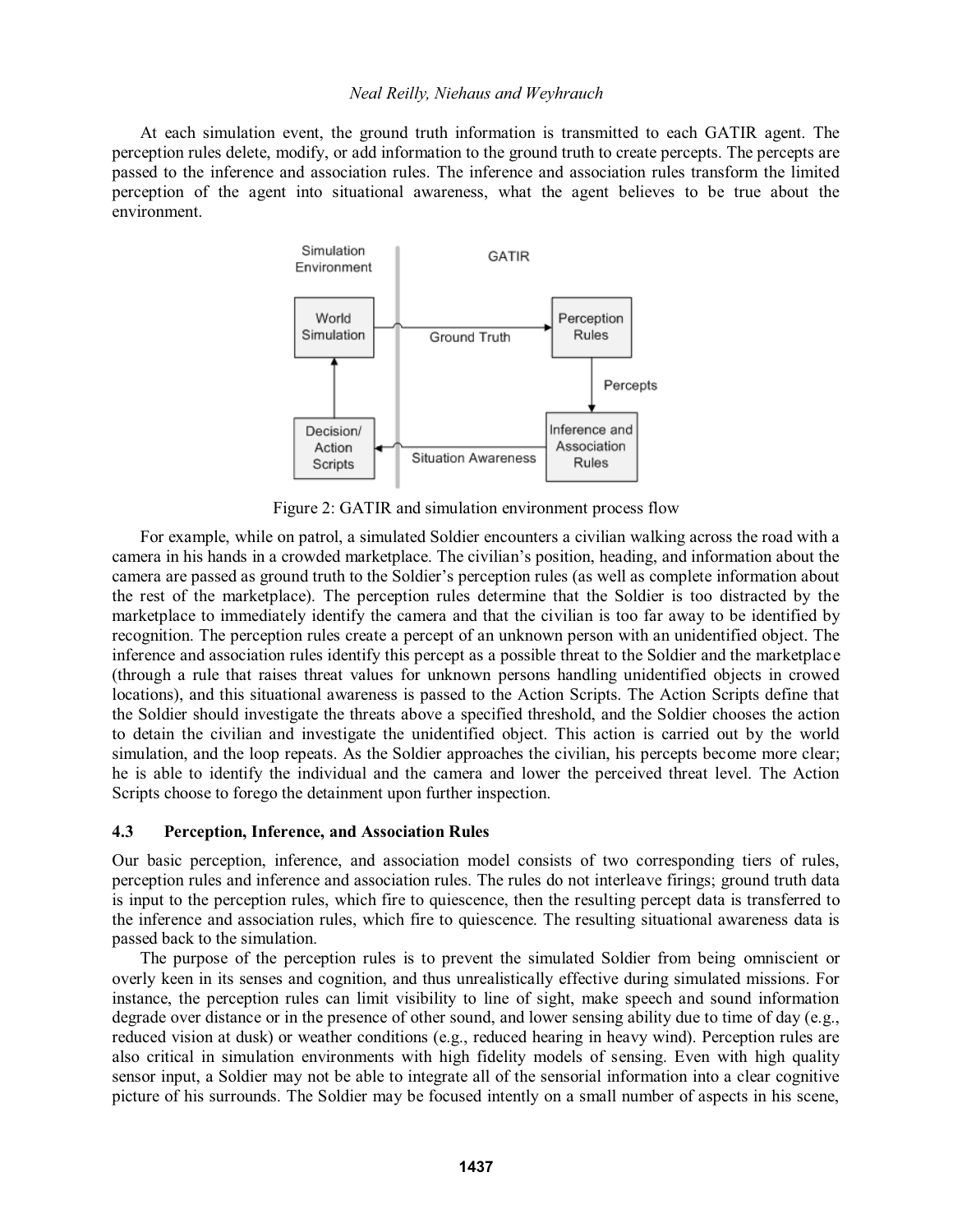following a particular individual in a marketplace, for instance, and ignore other information. The Soldier may also be experiencing cognitive overload, unable to process all of the information coming to his senses. For example, if two individuals are talking at the same time, even though the Soldier may be able to hear each one clearly, he may not be able to understand both simultaneously. Lastly, percepts may persist, allowing perception or inference rules to combine data and reconcile perceived inconsistencies over time.

The purpose of inference and association rules is to form the Soldier's situational awareness from the percepts he is receiving. If the Soldier perceives a non-friendly individual in a defensive position carrying a weapon, he may infer that the individual is an enemy and, furthermore, that there are additional enemies in the area. It is important to note that inference and association rules do not simply rebuild the information altered by the perception rules. They construct a possibly erroneous situational awareness from the percepts the simulated Soldier receives. In the previous example, the non-friendly individual carrying a weapon could be a non-combatant with a radio, misperceived due to the Soldier's current expectations.

For example, Figure 1 shows rules representing a portion of a threat determination inference model. The first rule computes an aspect of the threat value related to the simulated Soldier's vulnerability—if the other agent is oriented towards the Soldier. The overall threat determination combines the vulnerability determination with a closing rate determination (not defined here).

### **4.4 Situational Awareness Device Rules**

Figure 3 shows an example rule configuration for modeling the effects of a user defined operating picture (UDOP) device on Ground Soldier situational awareness. A UDOP device plays sounds and picture alerts in response to information streaming live over a wireless network. For example, if a Soldier sees a new enemy unit in the area, the Soldier can enter the enemy's position into his UDOP device, the information is streamed over the wireless network, and other friendly Soldiers will receive alerts about the new enemy unit. The UDOP profile defines the conditions that cause alerts, and this profile can be configured by the Ground Soldier before or during a mission. An example M&S task for situational awareness devices is to determine the effects of a particular UDOP profile on mission performance.



Figure 3: Rule sets for modeling UDOP devices

In the model of Figure 3, the ground truth is passed both to the UDOP message generation rules and the perception rules. The message generation rules generate UDOP traffic on the simulated network, and the UDOP profile rules determine which of this information causes UDOP alerts. The alerts are sent along with the simulation ground truth to the perception rules, where the alerts may interact with other stimuli to form percepts. As an example of this interaction, a sound nearby may prevent the Soldier from hearing a UDOP audio alert or a UDOP audio alert may prevent the Soldier from hearing the sound. These new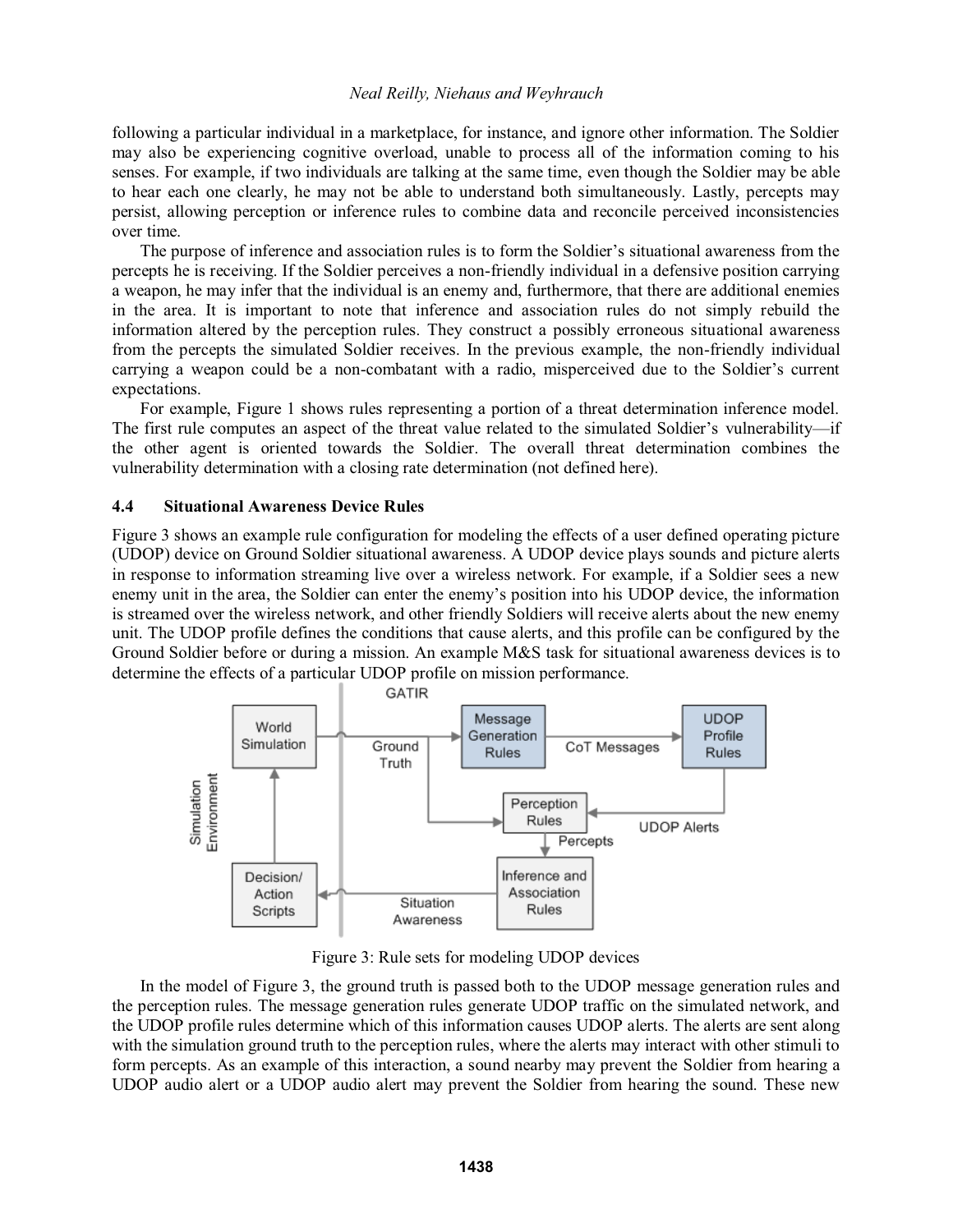percepts are passed to the inference rules to form the Soldier's situational awareness that will affect mission performance.

### **4.5 Graphical Authoring Tool**

To improve the ability for modelers to use GATIR as a modeling method, the GATIR system features a user friendly graphical authoring tool. Though a useful library of common perception, inference, and association rules may be defined by experts, it is impossible to encode all possible perceptual skills and inferences that Ground Soldiers use. However, given the ability to create rules as needed, modelers can provide the types of perception, inference, and association capabilities that are most relevant to their simulation context of interest. Thus, our approach is to create a tool that can be used to create additional perception, inference, and association rules as needed. Based on our initial analysis of the requirements in Section 2, we believe that the two most important features for such a tool are that it provides sufficient richness of expression and that it is easy to use. Firstly, we address richness of expression using inference rules (also called production rules or if-then rules) (Forgy 1982), a powerful and proven technology that is well-suited to the expression of perception, inference, and association models for Ground Soldiers.

 Secondly, the perception, inference, and association modeling functionality must be easy to use. Efforts to develop full-scale human-behavior models (HBMs) have resulted in enormously complex agents. Soar's fighter-pilot model, TAC-AIR Soar, consists of over 8,000 rules (Jones et al. 1999) and required 20 man-years to build (Pearson and Laird 2004). The knowledge engineering (KE) necessary to support such a system requires a correspondingly large-scale effort. However, one way to ensure that new perception, inference, and association modeling functionality is maximally usable is to create easy-to-use development tools that support the modeling of complex human inferences. Due to the expertise required by perception, inference, and association modeling, it is unlikely that Ground Soldiers will use a perception, inference, and association modeling tool directly. Our goal is to create a tool for Soldiers to work with knowledge engineers to create new perception, inference, and association models, and to make this process simpler than is possible with current text-based development tools.

 Figure 4 shows the GATIR graphical user interface for creating rules, defining data structures for working memory elements, and defining which information is reported to the simulation as the agent's situational awareness. The rule tab shown in Figure 4 allows the modeler to view the complete list of rules in the project in a collapsed list and expand individual rules for further examination. Each rule has an "if" part defining the preconditions, a "then" part defining the effects, a rule control defining the priority of firing (if multiple rules are able to fire at the same time, the priority can be used to choose between them), and documentation defining "What it is," "How it works," and "How you use it."

Figure 5 shows a close-up view of a condition being edited within the interface. The modeler can select the data type of the working memory element of interest, and assign this value a name, "?other", in this case. Next, the conditions can be defined that constrain what working memory elements can be chosen and when the rule fires. In this portion of the rule, the Agent's ID value must equal the "?proc\_agentid" value defined elsewhere in the preconditions. Also, the "LocationX" and "LocationY" values for this agent are given names with the "bind-to" operator so that they may be referenced in the other preconditions or in the effects. The drop-down box shows some of the comparisons that can be used in the conditions: equal, not equal, less than, less than or equal, greater than, and greater than or equal. Full expressions containing multiple variables and a library of functions, such as square root, can be defined with an included expression editor (not pictured).

The graphical user interface enforces the syntax and semantics of the preconditions and effects to reduce modeler error and ease the modeling process. As in Figure 5, drop-down boxes are provided where applicable to allow the modeler to select from a limited range of options and avoid invalid input. Where the options are not limited as in the case of general expressions, the interface checks naming conventions syntax and return type to reduce the number of errors due to typos or other input mistakes.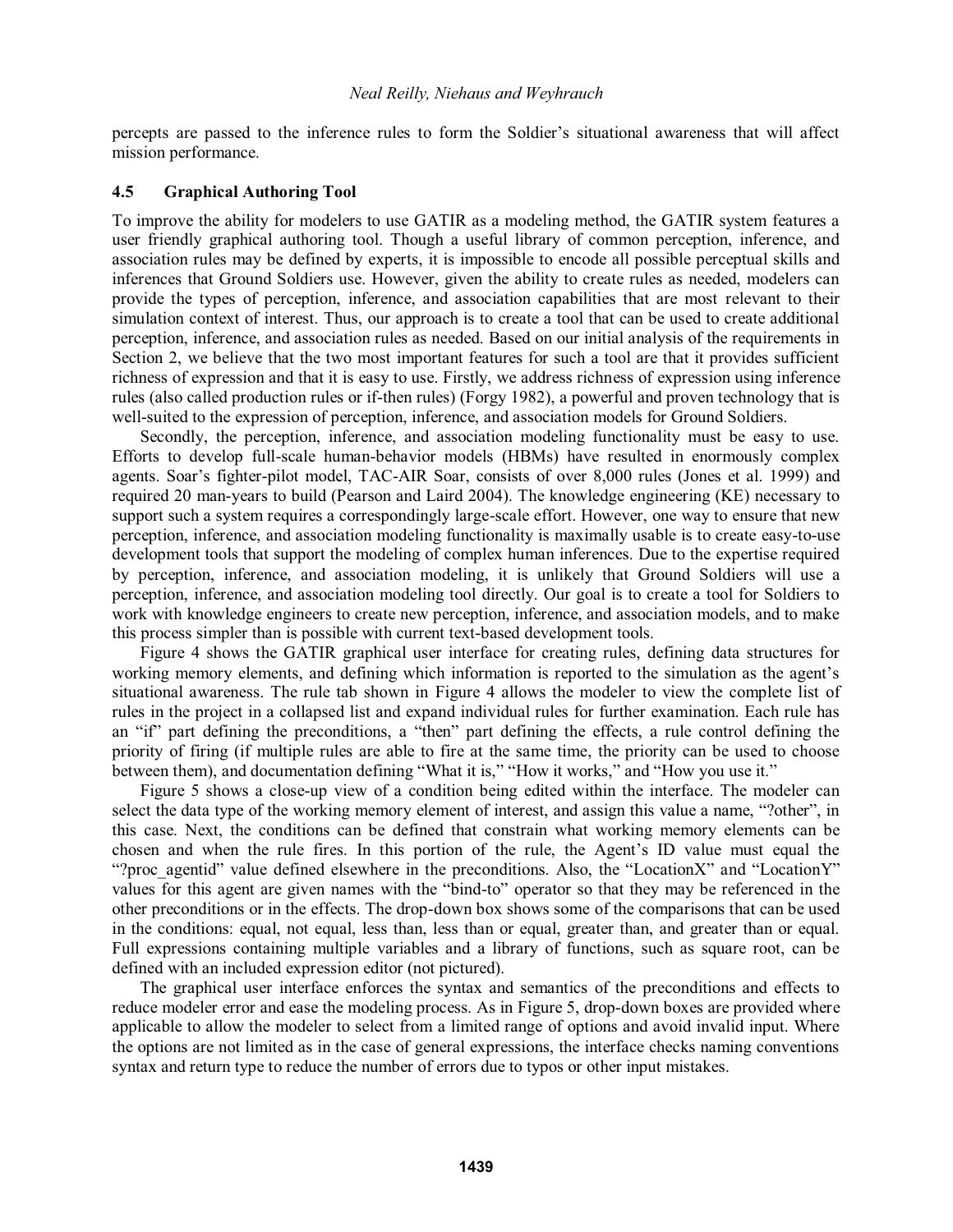# **5 CONCLUSIONS AND FUTURE WORK**

This paper presents a rule-based method for modeling Ground Soldier situational awareness and devices that influence situational awareness. Our approach provides 1) a rule-based method for modeling Ground Soldier situational awareness and tools that affect situational awareness, and 2) a user friendly graphical authoring tool for creating rules for Ground Soldier perception, inference, and association and devices that influence situational awareness. Future work in this area may investigate the modeling of temporal information, advanced models of uncertainty, improved user interface, and targeted analysis tools. Other future work may combine this modeling of Soldier inferences and associations with other estimates of perception such as mathematical representation of sensor operations.

| threat-assessment - GATIR Rule Editor                                                |                          |                  |                          |                               | $E_{B}$          |
|--------------------------------------------------------------------------------------|--------------------------|------------------|--------------------------|-------------------------------|------------------|
| Ele Tools                                                                            |                          |                  |                          |                               |                  |
| Model Data Definitions   Model Rules   PIA Models   Model Categories                 |                          |                  |                          |                               |                  |
|                                                                                      | a                        | $\equiv$         |                          |                               | O add model rule |
|                                                                                      |                          |                  |                          |                               |                  |
| <b>Start Assessing an Agent's threat</b>                                             |                          | <b>A</b> 5<br>6  |                          |                               |                  |
| Finish Assessing an Agent's threat                                                   |                          | 2 8 8            |                          |                               |                  |
| Assess Vulnerability O - init                                                        | G.<br>Ø.                 | $\Box$           |                          |                               |                  |
| Assess Vulnerability 1 - range<br>What it is<br>How it works<br>How you use it<br>if |                          | 200              | then                     |                               |                  |
| AssessThreatProc <> ?proc                                                            |                          |                  | Update                   | ?vuln                         |                  |
| ID                                                                                   | bind-to                  | ?proc_id         |                          | =If( Sgrt(Pow(?other_location |                  |
| AgentID                                                                              | bind-to                  | ?proc_agentid    | value<br>stage<br>isDone | $rac{2}{\text{False}}$        |                  |
| ThreatVulnerability ** ?vuln                                                         |                          |                  |                          |                               |                  |
| ThreatProcID                                                                         |                          | ?proc_id         |                          |                               |                  |
| stage                                                                                | ۰                        | $\mathbbm{1}$    |                          |                               |                  |
| es ?other<br>Agent                                                                   |                          |                  |                          |                               |                  |
| 1D                                                                                   | ٠                        | ?proc_agentid    |                          |                               |                  |
| LocationX                                                                            | bind-to                  | ?other_locationx |                          |                               |                  |
| LocationY                                                                            | bind-to                  | ?other_locationy |                          |                               |                  |
| se ?me<br>Agent                                                                      |                          |                  |                          |                               |                  |
| IsMe                                                                                 | $\overline{\phantom{a}}$ | true             | rule control             |                               |                  |
| LocationX                                                                            | bind-to                  | ?me_locationx    |                          |                               |                  |
| LocationY                                                                            | bind-to                  | ?me_locationy    | Priority: 5              |                               |                  |
| <b>Combine Threats</b>                                                               | 288                      |                  |                          |                               |                  |
| Assess Vulnerability 2 - orientation                                                 |                          | 255              |                          |                               |                  |
| Assess Vulnerability 3 - has Weapon                                                  |                          | 288              |                          |                               |                  |

Figure 4: GATIR graphical user interface

| Agent                |   |                     | ĥ<br>7<br>other<br>Negative |
|----------------------|---|---------------------|-----------------------------|
| ID                   | v | v<br>$=$            | ?proc_agentid               |
| LocationX            | Ÿ | bind-to<br>v        | ۳<br>other_locationx<br>?   |
| LocationY            | v | $=$<br>≠<br>bind-to | other_locationy<br>Ņ        |
| <u>add item</u><br>Θ |   | ×.<br>$\leq$ =      |                             |

Figure 5: Editing a rule condition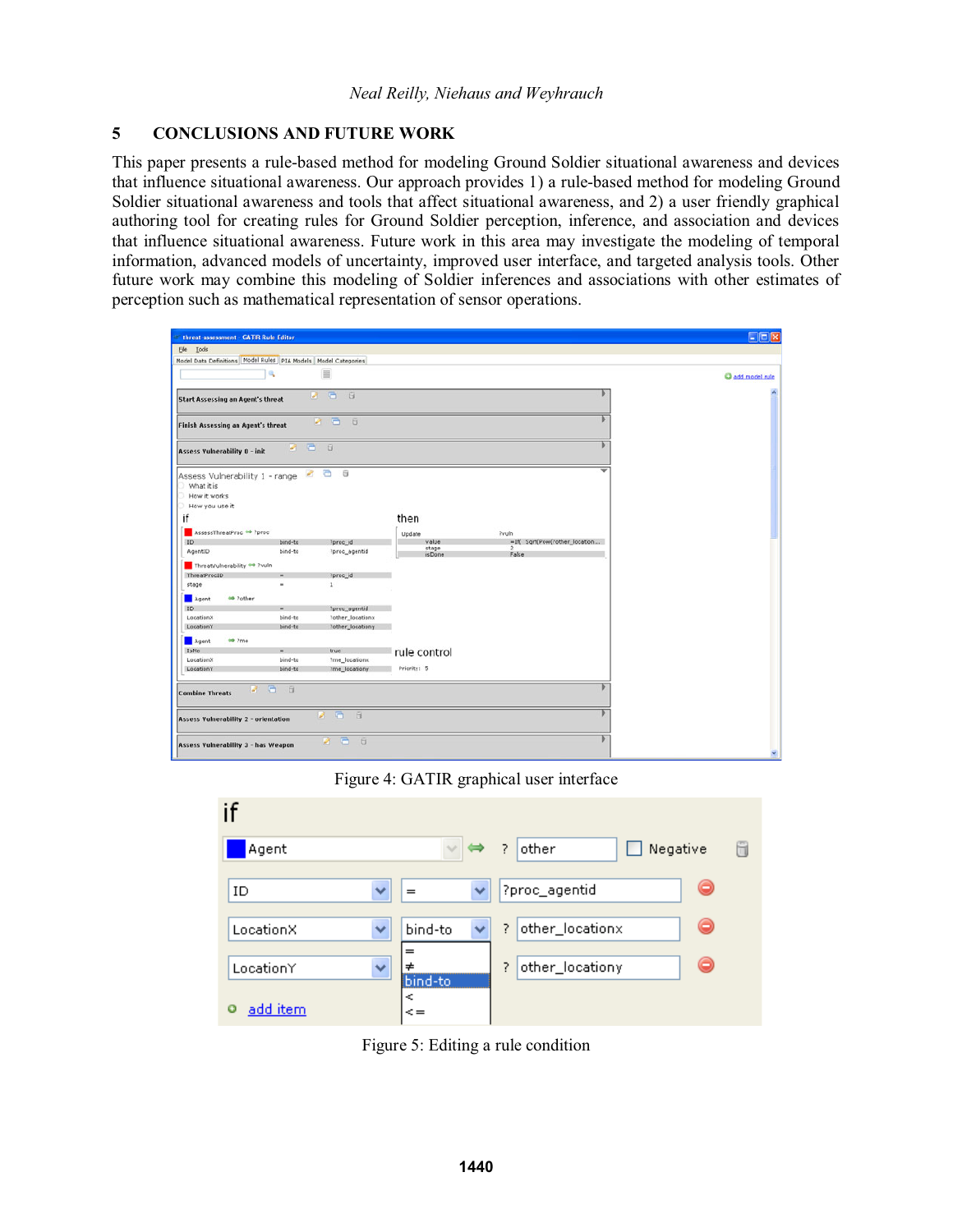## **ACKNOWLEDGEMENTS**

This material is based upon work supported by the U.S. Army RDECOM Contracting Center, Natick Contracting Division, Natick, MA, under Contracts No. W911QY-09-C-0023 and W911QY-07-C-0096. Any opinions, findings and conclusions or recommendations expressed in this material are those of the author(s) and do not necessarily reflect the views of the above named agency.

## **REFERENCES**

Visual Soar. Available via

<http://www.eecs.umich.edu/~soar/sitemaker/projects/visualsoar/> [accessed September  $10^{th}$ , 2010].

- Bouaud, J. 1993. TREE: The heuristic driven join strategy of a RETE-like matcher*.* In *Proceedings of Thirteenth International Joint Conference on Artificial Intelligence.*
- Boyd, J. R. 1987. *A discourse on winning and losing.* Briefing slides available at Air University Library, Maxwell AFB.
- Cohen, M., F. Ritter, F., and S. Haynes. 2005. Herbal: A high-level language and development environment for developing cognitive models in Soar. In *Proceedings of 14th Conference on Behavior Representation in Modeling and Simulation.*
- Department of the Army 2003. *Army Field Manual (FM) 3-06: urban operations.* Washington, DC: Headquarters, Department of the Army.
- Department of the Army 1992*. Field Manual No. 7-8 (FM 7-8): infantry rifle platoon and squad.*  Washington, DC: Headquarters, Department of the Army.
- Department of the Navy 2006. *Marine corps warfighting publication (MCWP) 3-35.3: military operations on urbanized terrain (MOUT).* Washington, DC: Headquarters United States Marine Corps.
- Doorenbos, R. B. 1995. *Production matching for large learning systems.* Ph.D. Thesis. Carnegie Mellon University, Pittsburgh, PA.
- Endsley, M. R., L.D. Holder, B.C. Liebrecht, D.J. Garland, R. Wampler, and M.D. Matthews. 2000. *Modeling and measuring situation awareness in the infantry operational environment.* Research Report 1753. Alexandria, VA:U.S. Army Research Institute for the Behavioral and Social Sciences.

Eriksson, H. 2004. *JessTab manual: integration of Protege and Jess.* Linkoping University.

Forgy, C. 1994. RAL/C and RAL/C++: rule-based extensions to C and C++*.* In *Proceedings of Proceedings of the OOPSLA'94 Workshop on Embedded Production Systems.*

Forgy, C. 1981. *OPS5 user's manual.* Rep. No. CMU-CS-81-135. Carnegie Mellon University.

Forgy, G. L. 1982*.* Rete: A fast algorithm for the many pattern/many object pattern match problem. *Artificial Intelligence* 19.

Friedman-Hill, E. *Jess 7.0 Manual*. Available via

<http://www.jessrules.com/jess/docs/70/> [accessed September 10th, 2010]. Friedman-Hill, E. *Jess, The rule engine for the Java platform.* Available via

<http://www.jessrules.com/> [accessed September 10th 2010].

Giarratano, J. C. 1998. *CLIPS user's guide*, Version 6.10.

- Greenwald, T. W. 2002. *An analysis of auditory cues for inclusion in a virtual close quarters combat room clearing operation.* M.S. Thesis. Naval Postgraduate School, Monterey, CA.
- Harper, K. A., S.S. Mulgund, G.L. Zacharias, and T. Menke. 2000. SAMPLE: situation awareness model for pilot-in-the-loop evaluation. In *Proceedings of 9th Conference on Computer Generated Forces and Behavioral Representation*. Orlando, FL:
- Jones, R., J. Laird, P.E. Nielsen, K. Coulter, P. Kenny, and F. Koss. 1999*.* Automated intelligent pilots for combat flight simulation. *AI Magazine* 20:27-42.
- Laird, J. 1996. *Soar/IFOR: intelligent synthetic agents.* Washington DC: NRC DMSO HBR Panel.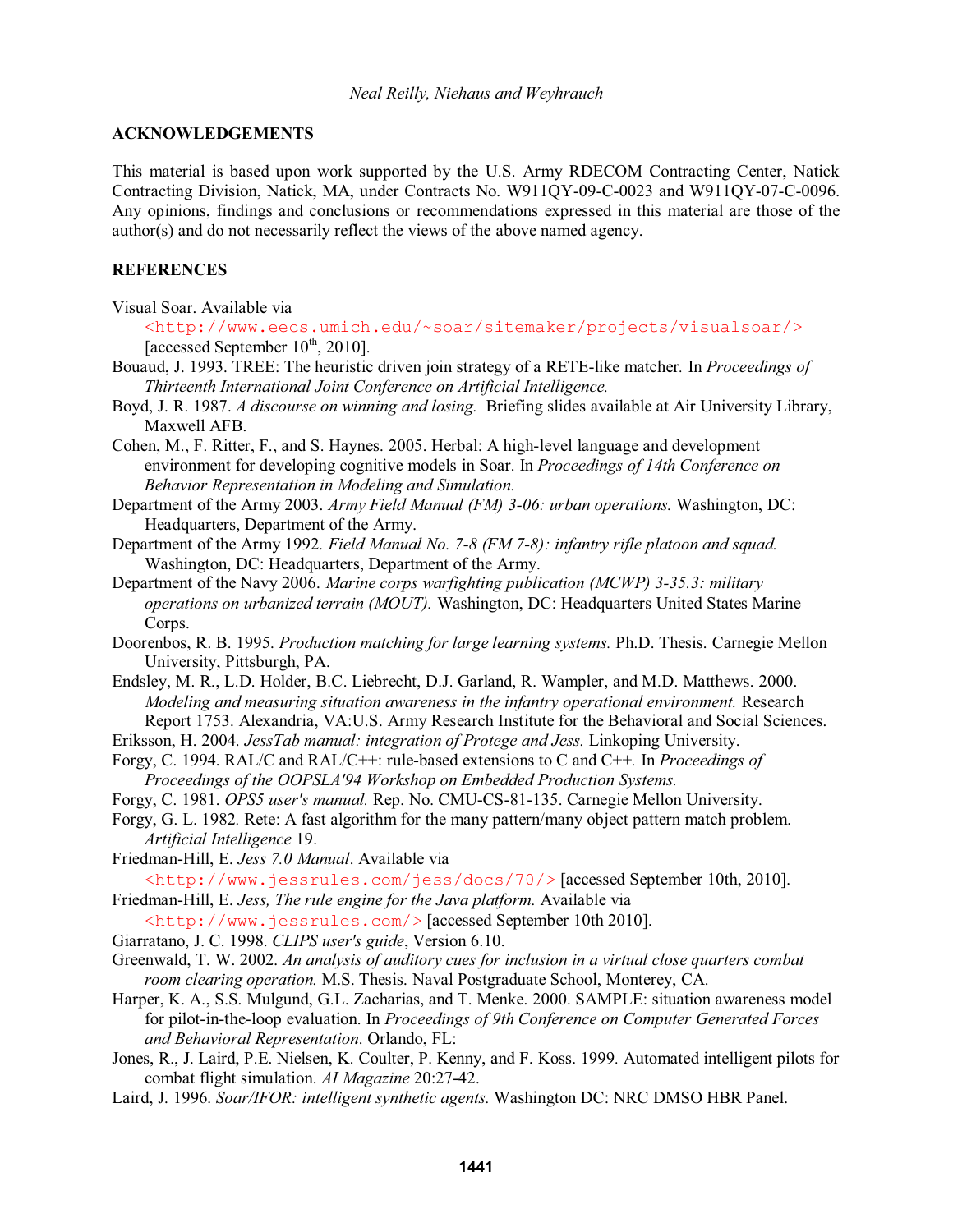Laird, J. E. 1987. Soar: an architecture for general intelligence. *Artificial Intelligence* 33(1):1-64.

Lovett, M. C., L.M. Redar, and C. Lebiere. 1999. Modeling working memory in a unified archtecture: an ACT-R perspective. In *Models of Working Memory: Mechanisms of Active Maintenance and Executive Control,* ed. A. Miyake & P. Shah. New York: Cambridge University Press.

Loyall, A. B., and J. Bates. 1993. Real-time control of animated broad agents. In *Proceedings of Fifteenth Annual Conference of the Cognitive Science Society.*

Loyall, A. B., W.S. Neal Reilly, J. Bates, and P. Weyhrauch. 2004*.* System for authoring highly interactive, personality-rich interactive characters*.* In *Proceedings of ACM SIGGRAPH/Eurographics Symposium on Computer Animation.*

Miller, N. L., and L.G. Shattuck. 2004. A process model of situated cognition in military command and control. In *Proceedings of the 2004 Command and Control Research and Technology Symposium.*  San Diego, CA.

Miranker, D. P. 1990. TREAT: *A new and efficient match algorithm for ai production systems.* San Mateo, CA: Morgan Kaufmann.

Neal Reilly, W. S. and K. Harper. 2006. *Perceptions, inferences, and associations model for infantry soldiers (PIAMIS).* Cambridge, MA: Charles River Analytics.

Pearson, D. and J. Laird. 2004*.* Redux: example-driven diagrammatic tools for rapid knowledge acquisition. In *Proceedings of Behavior Representation in Modeling and Simulation*. Washington, D<sub>C</sub>.

Perlin, M. W., and J.-M. Debaud. 1989. Match box: fine-grained parallelism at the match level. In *Proceedings of IEEE International Workshop on Tools for Artificial Intelligence.* 

Scharine, A. A., and T.R. Letowski. 2005. *Factors affecting auditory localization and situational awareness in the urban battlefield.* Rep. No. ARL-TR-3474. Aberdeen Proving Grounds, MD: U.S. Army Human Research and Engineering Directorate, ARL.

Shortliffe, E. H. 1976. *Computer-based medical consultations:* MYCIN. New York, NY: American Elsevier.

Sutherland, D. M. 2006*. Modeling the impact of C4ISR on small-unit command and control.* Rep. No. Natick/TR-06/020/L. U.S. Army RDEC, Natick Soldier Center.

Woods, R., M.J. Statkus, and L. Salvi. 2006. *Human science/modeling and analysis data project: urban canyon street fight and BLUFOR in defense data collection effor*t, *21 March Through 1 April 2005*. Rep. No. NATICK/TR-06/009L. U.S. Army Research, Development and Engineering Command, Natick Soldier Center.

## **AUTHOR BIOGRAPHIES**

**SCOTT NEAL REILLY** is a Principal Scientist at Charles River Analytics. His primary research interest is in building intelligent agents in dynamic, realtime environments. This has led him to work in areas such as realtime agent architectures, intelligent behavior execution, abductive/diagnostic reasoning, belief networks, embedded conversational systems, plan recognition, sensitivity analysis, and hybrid agent architectures. Before joining Charles River Analytics, Dr. Neal Reilly worked as Vice President of Product Development and Senior Scientist at Zoesis, Inc. He has a B.S. in Computer Science from Duke University and a Ph.D. in Computer Science from Carnegie Mellon University. His email address is <snealreilly@cra.com>.

**JAMES NIEHAUS** is a Scientist at Charles River Analytics. His primary research interests include interactive narrative, serious games, intelligent user interfaces, and cognitive modeling. His past work has included projects in cognitive models of discourse comprehension, instructional games for learning, and planning approaches to narrative generation. Before joining Charles River Analytics, he was a Postdoctoral Fellow at the Georgia Institute of Technology. Dr. Niehaus has a B.S. in Computer Science